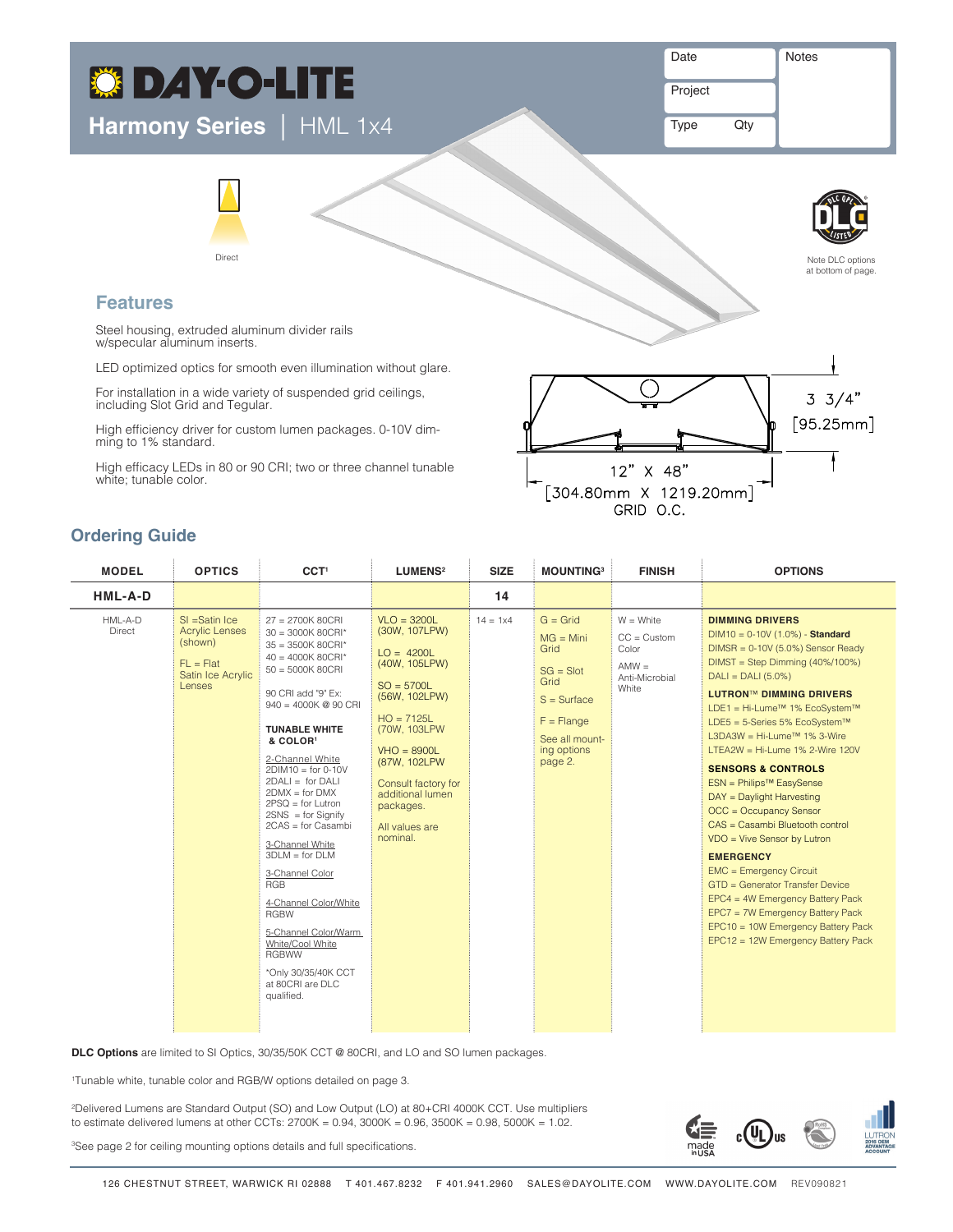# **ÖDAY-O-LI**



### **Specifications**

**CONSTRUCTION**: 20 gauge CRS housing and internal components. Extruded Aluminum divider rails with specular aluminum inserts.

**REFLECTOR**: 20 gauge CRS finished in highly reflective baked white enamel with pre-finished reflective LED tray.

**OPTICS**: LED optimized Satin Ice (SI) acrylic lay-in lenses.

LED: LED modules in 30/35/40 & 50K CCT, 80 CRI (90CRI available). L<sub>70</sub>= 50,000 hours. 3 SDCM color consistency; field replaceable.

**DRIVER** Standard driver is Class 2 AOC 0-10V to 1%, 120/277V input, PF > 90%, THD < 20 @ 120V. Additional dimming protocols available. All drivers prewired from factory for connection to control system (by others); field replaceable.

**MOUNTING**: Standard installation is in an exposed inverted T-bar ceiling. Fixtures are supplied with four support brackets for additional support to T-bar. May also be installed in a plaster ceiling (F/TRL mounting option with Flange).

**FINISH**: Housing and components finished in baked white enamel.

**CERTIFICATION**: Luminaires are cETLus listed conforming to UL STD. 1598 and certified to CSA STD C22.2 NO. 250.0. Suitable for dry & damp locations. Union Made in the United States of America. I.B.E.W. RoHS compliant.

Day-O-Lite, a division of SCW Corporation. All rights reserved. The Day-O-Lite logo is a registered trademark of SCW Corporation. Day-O-Lite reserves the right to change specifications without notice for product improvement.